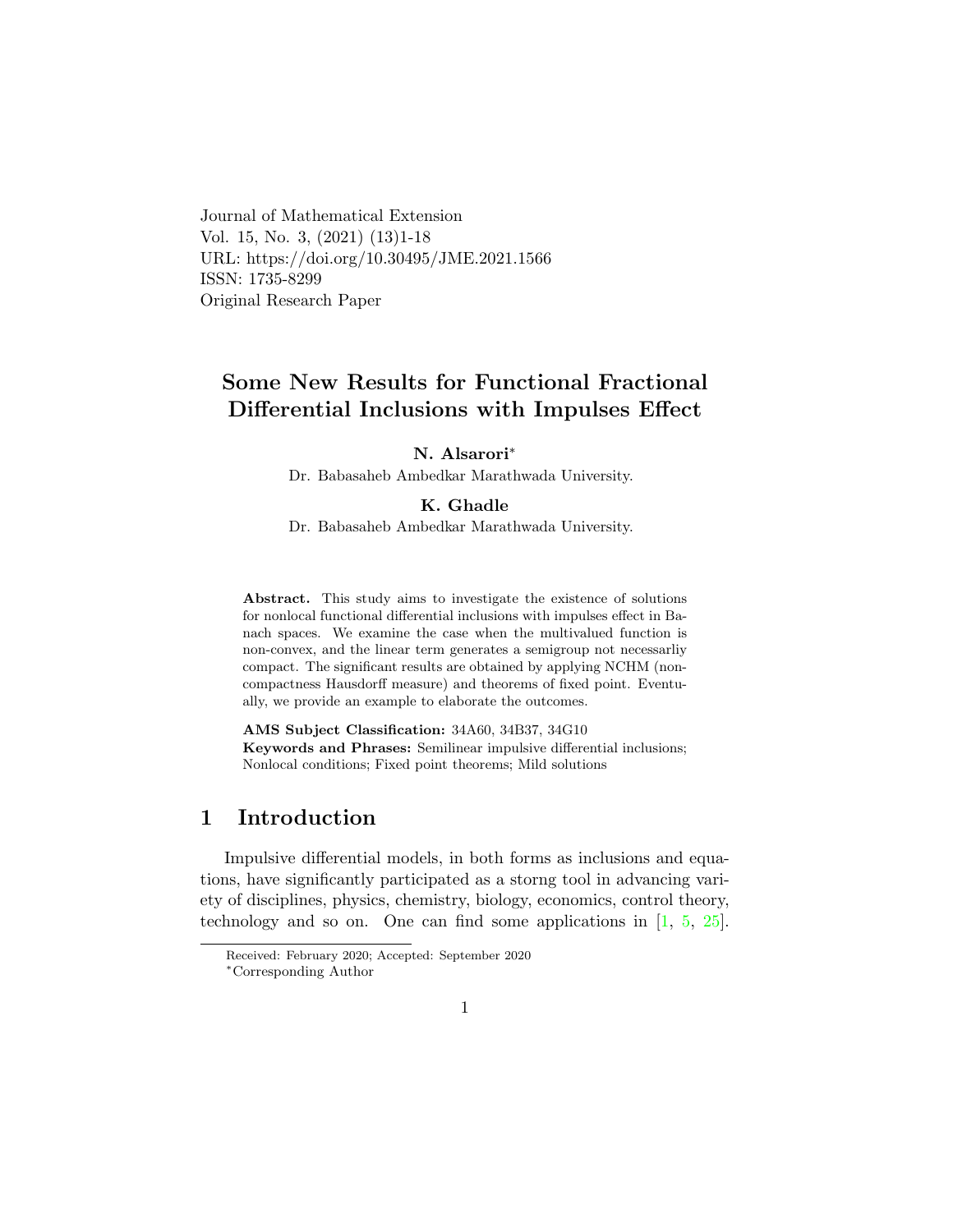The essential of general theory and the applied developments of such problems have been discussed in details, see [\[7,](#page-15-1) [11,](#page-15-2) [13\]](#page-15-3).

In this work, we consider the functional impulsive differential inclusion which is given by the form:

$$
(P_{\Psi})\begin{cases}^{c}D^{\alpha}x(t) \in Ax(t) + F(t,\tau(t)x), & t \in J = [0,b], \ t \neq t_{i}, \\ x(t) = \Psi(t) - g(x), & t \in [-r,0], \\ x(t_{i}^{+}) - x(t_{i}) = I_{i}(x(t_{i}^{-})), & i = 1,...,m, \end{cases}
$$

where  ${}^{c}D^{\alpha}$  is the Caputo derivative  $(0 < \alpha < 1)$ , A is the infinitesimal generator of a  $C_0$ -semigroup  $\{T(t), t \geq 0\}$  on E where E is a Banach space which is real and separable,  $F: J \times \Theta \to 2^E$  is a lower Carathéodory multifunction,  $\Psi : [-r, 0] \to E$ , for every  $1 \leq i \leq m$ ,  $I_i$ :  $E \to E, g: \Lambda \to E, \text{ and } x(t_i^+) = \lim_{s \to t_i^+} x(s), x(t_i^-) = \lim_{s \to t_i^-} x(s).$ Finally, for any  $t \in J$ ,  $x \in \Lambda$ , the element  $\tau(t)x$  of  $\Theta$  defined by  $\tau(t)x(\theta) = x(t + \theta), \ \theta \in [-r, 0],$  where  $\tau(t)x$  represents the history of the state from  $-r$  to the present time t.

Nonlocal conditions problems were essentially emerged from physics, see [\[4,](#page-14-1) [10,](#page-15-4) [14\]](#page-15-5). The topic of abstract differential problems with nonlocal conditions was initially taken into investigation by Byszewski [\[10\]](#page-15-4). On the other hand, when it comes to dealing with such nonlocal problems, the compactness of the operator of solution at zero still the main obstacle. Various techniques and methods have been developed by many authors in this direction, for further specifics, one can see  $[2, 11, 12,$  $[2, 11, 12,$  $[2, 11, 12,$  $[2, 11, 12,$ [13,](#page-15-3) [17,](#page-16-1) [19,](#page-16-2) [20,](#page-16-3) [22,](#page-16-4) [24,](#page-16-5) [27,](#page-17-0) [28,](#page-17-1) [29\]](#page-17-2). For instance, Wang et.al. [\[28\]](#page-17-1) gave a new definition of solutions to  $(P_{\Psi})$  without delay. Furthermore, the authors concluded their results when  $F$  is a continuous single-valued function satisfying Lipschitz condition and preverving bounded sets with compactness of  $\{T(t)\}_{t>0}$ . While Li [\[22\]](#page-16-4) acquired existence results regarding nonlocal equations problems under particular restrictions; that are, compactness of the nonlocal term and the semigroup is equicontinuous. Additionally, Ibrahim and Alsarori [\[19\]](#page-16-2) determined conditions so that the solutions for the problem  $(P_{\Psi})$  exist in the case when compactness of the semigroup is assumed. Lian et al. [\[23\]](#page-16-6) recently considered the problem  $(P_{\Psi})$  and studied the existence results of solutions. They assumed the problem without impulses effect as well as without delay in the case when the multifunction is upper semicontinuous, compact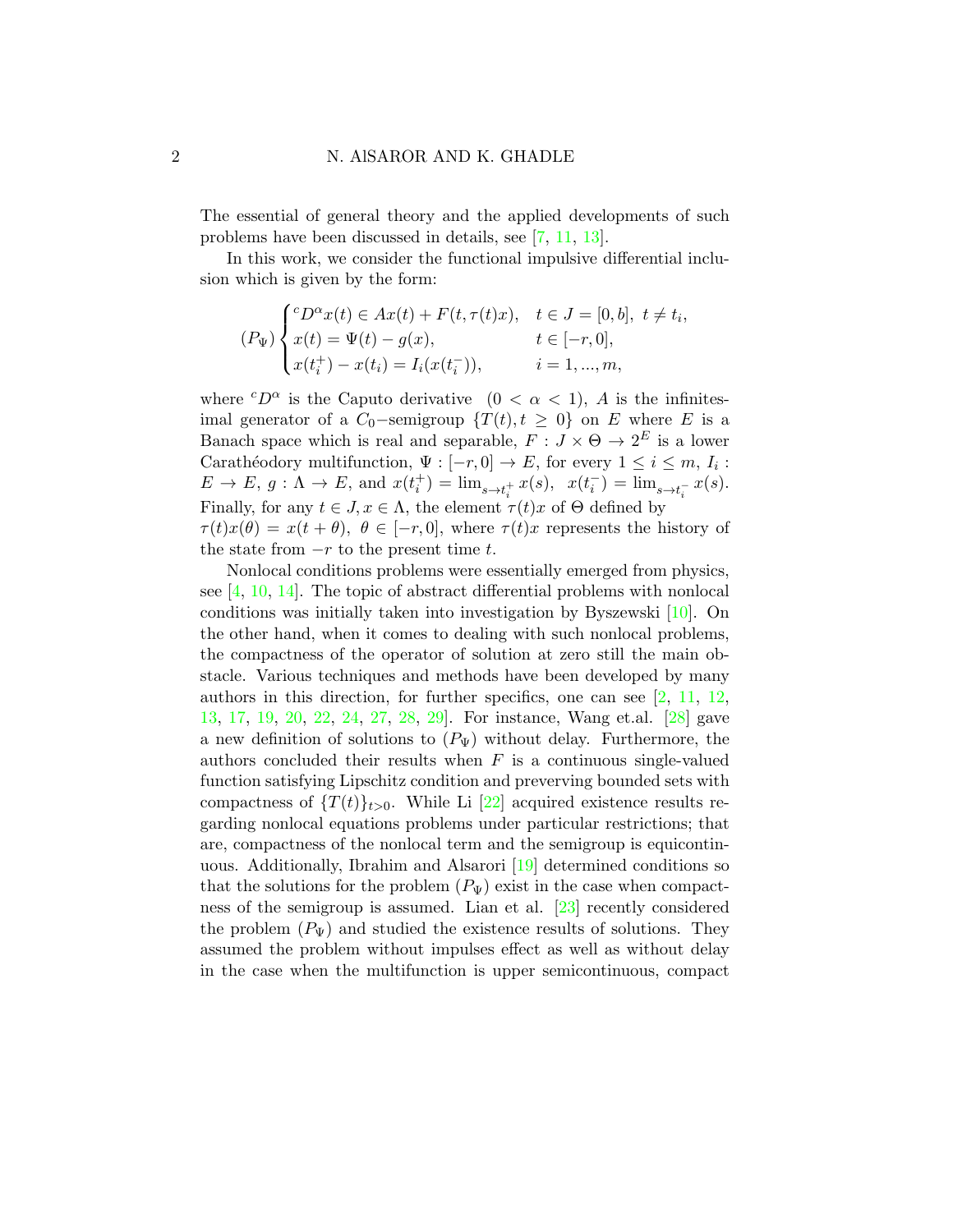and convex. Very recently, Alsarori et al. [\[3\]](#page-14-3) investigated the problem  $(P_{\Psi})$  without delay when the semigroup is not compact and F is upper semicontinuous, compact and convex.

Motivated by the aforementioned papers and work, we consider a case differs from previous cases. In particular, we study the existence of solutions of  $(P_{\Psi})$  with condition; F is lower semicontinuous with closed values and  $\{T(t)\}_{t>0}$  is equicontinuous.

Section 2 consists of some notations and basic materials with respect to NCHM and the set-valued analysis. In Section 3, we go further to achieve the main results of the present article regarding the existence of solutions of  $(P_{\Psi})$ . NCHM and fixed point theorems, among other techniques, are utilized in this research. The applicability of the results is presented through introducing a numerical example in section 4.

## 2 Preliminaries and Notations

During this section, we state some previous known results so that we can use them later throughout this paper. Let  $C(J, E) = {\mu : J \rightarrow E : \mu \text{ is continuous }},$  $L^1(J, E) = \{ \mathcal{G} : J \to E : \mathcal{G} \text{ is Bochner integrable} \},\$  $P_b(E) = \{X : X \subset E, X \neq \emptyset, X \text{ is bounded}\},\$  $P_{cl}(E) = \{X : X \subset E, X \neq \emptyset, X \text{ is closed}\},\$  $\overline{conv}(B)$  be the closed convex hull in E of subset B. Let  $J_0 = [0, t_1], J_i = ]t_i, t_{i+1}], i = 1, \cdots, m$ , we consider the sets of functions:

 $\Theta = {\Psi : [-r, 0] \rightarrow E; \Psi(s)$  is continuous everywhere except for

a finite number of points s at which  $\Psi(s^+), \Psi(s^-)$  exist,  $\Psi(s) = \Psi(s^-)\},\$ 

$$
PC([0, b], E) = \{x : J \to E : x_{|_{J_i}} \in C(J_i, E); x(t_i^+), x(t_i^-) \text{ exist}\},\
$$

and

$$
\Lambda=\{x:[-r,b]\to E:x_{|_{[-r,0]}}\in \Theta, \ x_{|_{J_i}}\in C(J_i,E);\ x(t_i^+),x(t_i^-) \ exists\}.
$$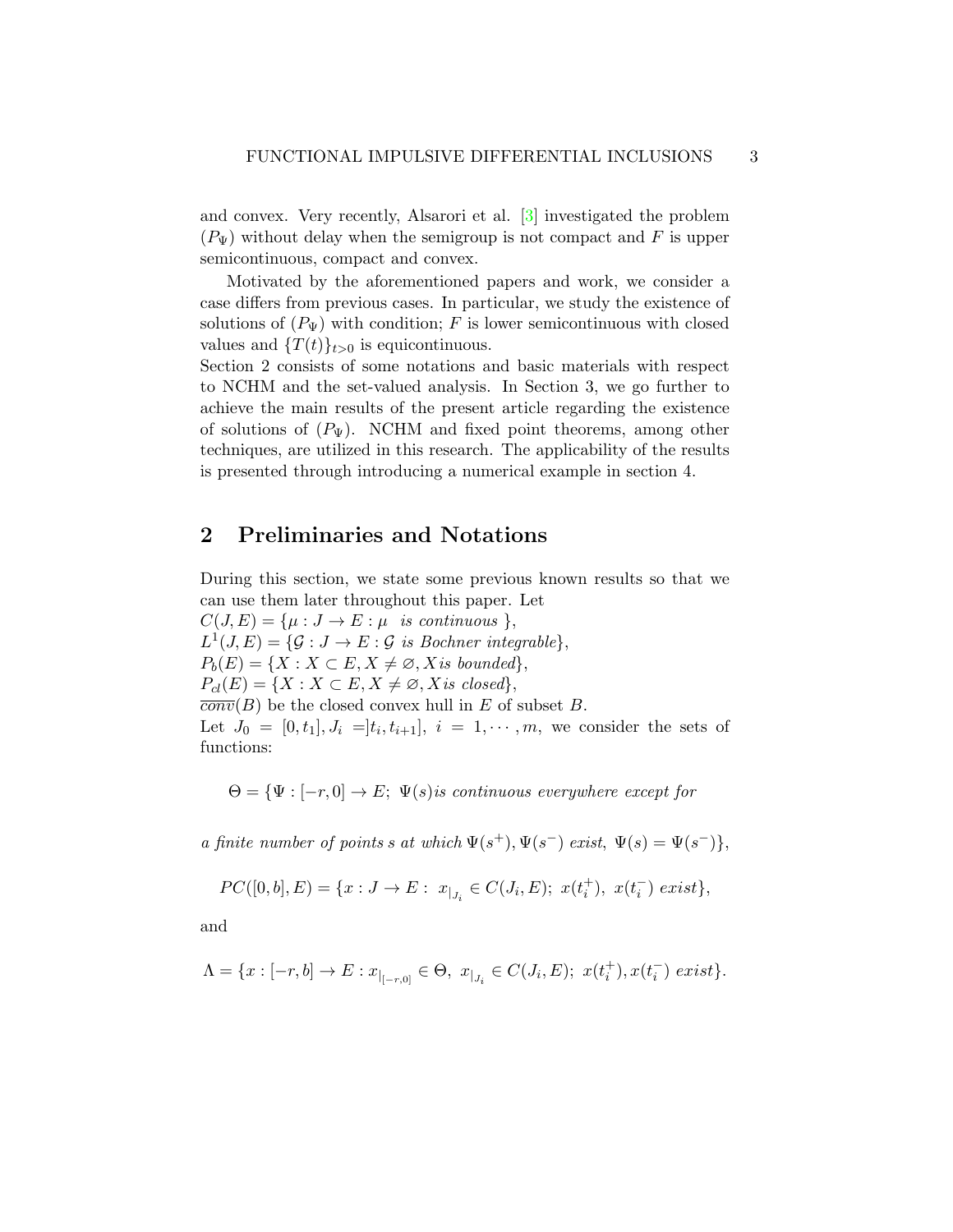Note that Θ,  $PC$  and Λ are Banach spaces with norms:

$$
\|\Psi\|_{\Theta} = \max\{\|x(t)\| : t \in [-r, 0]\},
$$
  

$$
\|x\|_{PC} = \max\{\|x(t)\| : t \in [0, b]\},
$$
  

$$
\|x\|_{\Lambda} = \max\{\|x(t)\| : t \in [-r, b]\}.
$$

Let  $W \subseteq \Lambda$ ,  $\forall i = 0, 1, 2, \dots, m$ , define

$$
W_{|\overline{J_i}} = \{x^* : \overline{J_i} \longrightarrow E : x^*(t) = x(t), \ t \in J_i, \ x^*(t_i) = x(t_i^+), x \in W\}.
$$

**Definition 2.1.** ([\[21\]](#page-16-7)). NCHM (noncompactness Hausdorff measure) on  $E$ ,

 $\chi: P_b(E) \to [0, +\infty)$  is defined by

$$
\chi(W) = \inf \{ \varepsilon > 0 : W \subseteq \bigcup_{j=1}^n W_j \text{ and } radius(W_j) \le \varepsilon \}.
$$

<span id="page-3-0"></span>**Lemma 2.2.** ([\[21\]](#page-16-7)). Let  $\chi$  as defined above and  $W_1, W_2 \in P_b(E)$ , then

- 1. If  $W_1 \subset W_2$ , then  $\chi(W_1) \leq \chi(W_2)$ ;
- 2.  $\chi({c} \cup W_1) = \chi(W_1)$ ,  $\forall c \in E$ ;
- 3. If  $Y \subset E$  with Y is a compact, then  $\chi(W_1 \cup Y) = \chi(W_1)$ ;
- 4.  $\chi(W_1+W_2) \leq \chi(W_1) + \chi(W_2)$ ;
- 5.  $\chi(W_1) = 0$  iff  $W_1$  is relatively compact;
- 6.  $\chi(tW_1) = |t| \chi(W_1), t \in \mathbb{R};$
- 7.  $\chi(\mathcal{L}(W_1)) \leq ||\mathcal{L}|| \chi(W_1)$ , where  $\mathcal L$  is a linear bounded operator on  $E.$

Let us consider the map  $\chi_{\Lambda}: P_b(\Lambda) \to [0, \infty],$  such that for every  $W \in P_b(\Lambda),$ 

$$
\chi_{\Lambda}(W) = \chi_{\Theta}(W_{|_{[-r,0]}}) + \chi_{PC}(W)
$$
  
=  $\chi_{\Theta}(W_{|_{[-r,0]}}) + \max_{i=0,1,\cdots,m} \chi_i(W_{|_{\overline{J_i}}}),$ 

where  $\chi_i$  is the NCHM on  $C(\overline{J_i}, E)$ .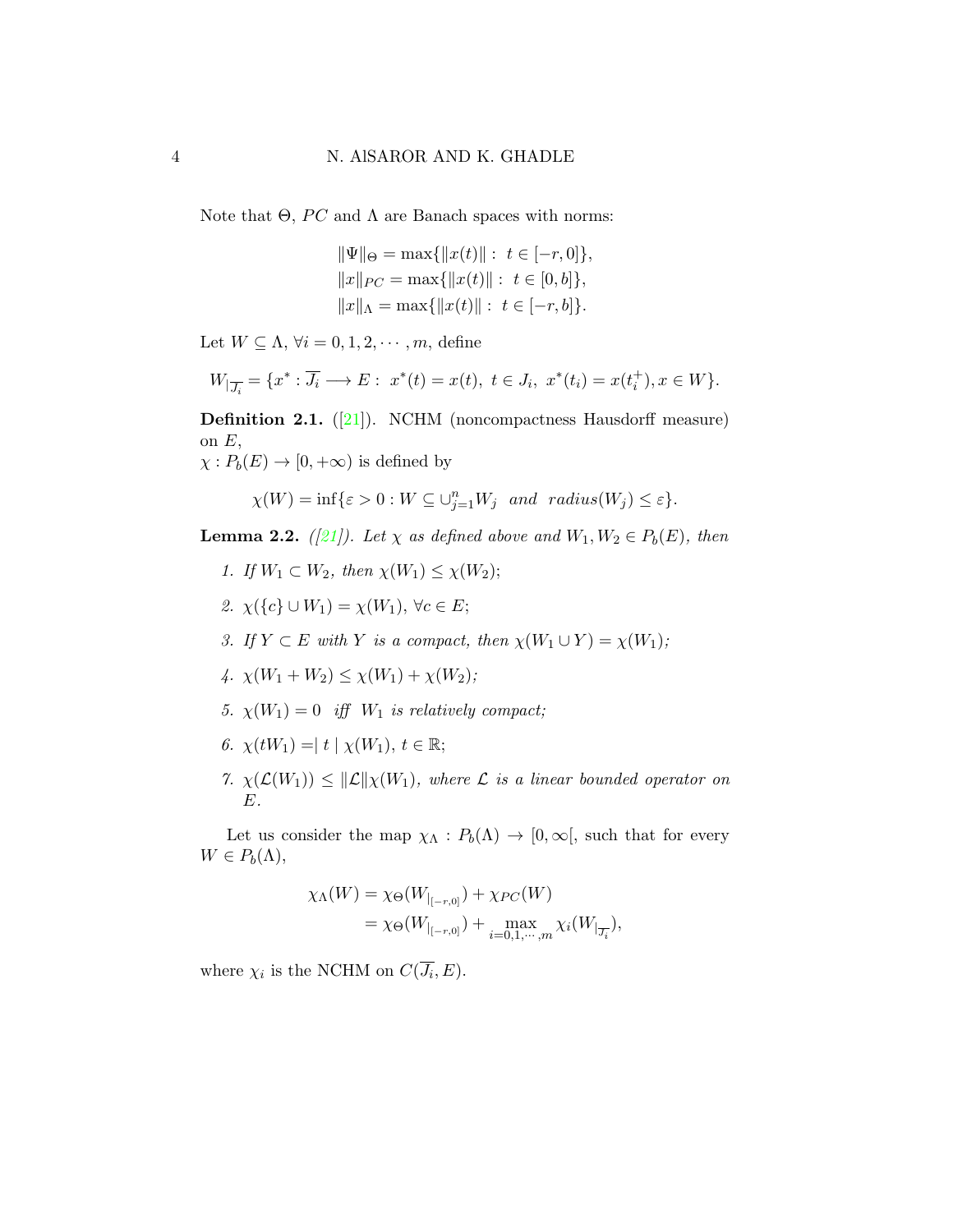**Definition 2.3.** A function  $x \in \Lambda$  is a mild solution for  $(P_{\Psi})$  if

$$
x(t) = \begin{cases} \Psi(t) - g(x), & t \in [-r, 0] \\ \mathcal{T}_{\alpha}(t)(\Psi(0) - g(x)) & t \in [r, 0] \\ + \int_0^t (t - s)^{\alpha - 1} \mathcal{S}_{\alpha}(t - s) f(s) ds, & t \in J_0, \\ \mathcal{T}_{\alpha}(t)(\Psi(0) - g(x)) + \sum_{i=1}^{i=m} \mathcal{T}_{\alpha}(t - t_i) I_i(x(t_i^{-})) \\ + \int_0^t (t - s)^{\alpha - 1} \mathcal{S}_{\alpha}(t - s) f(s) ds, & t \in J_i, \end{cases}
$$

where  $i = 1, \dots, m, f \in S^1_{F(\cdot, \tau(\cdot)x)}$ ,

$$
\mathcal{T}_{\alpha}(t) = \int_0^{\infty} \xi_{\alpha}(\theta) T(t^{\alpha}\theta) d\theta,
$$
  

$$
\mathcal{S}_{\alpha}(t) = \alpha \int_0^{\infty} \theta \xi_{\alpha}(\theta) T(t^{\alpha}\theta) d\theta,
$$

where  $\xi$  is a probability density function on  $(0, \infty)$  defined as

$$
\xi_{\alpha}(\theta) = \frac{1}{\alpha} \theta^{-1-\frac{1}{\alpha}} \varpi_{\alpha}(\theta^{\frac{-1}{\alpha}}) \ge 0,
$$

such that  $\omega_{\alpha}(\theta) = \frac{1}{\pi} \sum_{n=1}^{\infty} (-1)^{n-1} \theta^{-\alpha n-1} \frac{\Gamma(n\alpha+1)}{n!} \sin(n\pi\alpha), \ \theta \in (0, \infty).$ 

Next, we restate some results regarding of  $\mathcal{T}_{\alpha}(\cdot)$  and  $\mathcal{S}_{\alpha}(\cdot)$ .

### <span id="page-4-0"></span>**Lemma 2.4.**  $(|29|)$ .

- 1. If  $||T(t)|| \leq M$ ,  $\forall t \geq 0$ , then  $\forall x \in E$ ,  $||\mathcal{T}_{\alpha}(t)x|| \leq M||x||$  and  $\|\mathcal{S}_{\alpha}(t)x\| \leq \frac{M}{\Gamma(\alpha)}\|x\|.$
- 2. If  $\{T(t)\}_{t>0}$  is equicontinuous, then  $\mathcal{T}_{\alpha}(t)$  and  $\mathcal{S}_{\alpha}(t)$  are equicontinuous.

<span id="page-4-1"></span>**Lemma 2.5.** ([\[11\]](#page-15-2)). Assume that  $(W_n)_{n>1}$  is a decreasing sequence of nonempty, closed and bounded subsets of E, with  $\chi(W_n) \to 0$  as  $n \to \infty$ , then  $W = \bigcap_{n=1}^{\infty} W_n$  is nonempty and compact in E.

<span id="page-4-2"></span>**Lemma 2.6.** ([\[6\]](#page-15-7)). If  $W \subset C(J, E)$  is bounded and equicontinuous, then  $\chi(W(t))$  is continuous on J and  $\chi(W) = \sup_{t \in J} \chi(W(t)).$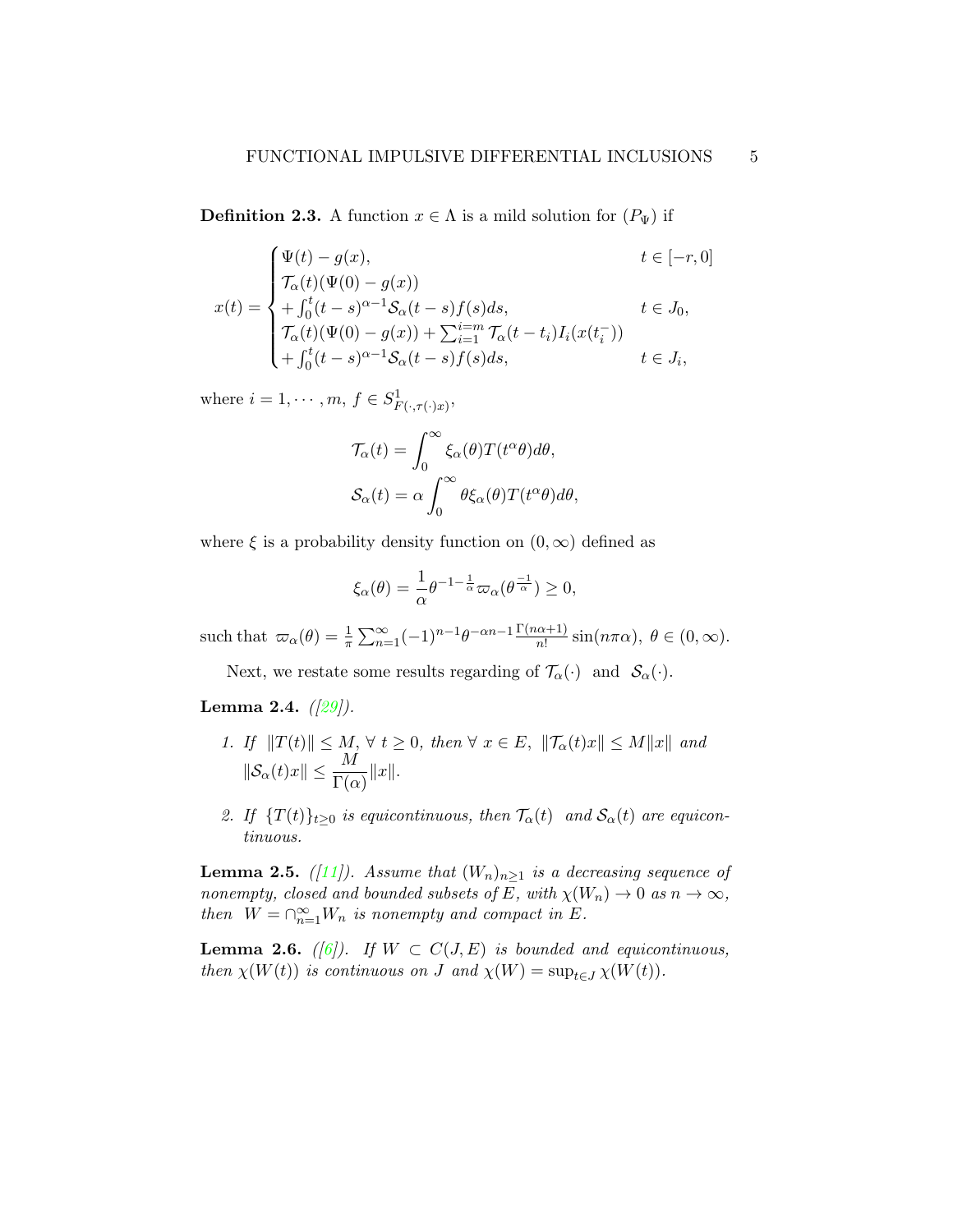**Lemma 2.7.** ([\[16\]](#page-16-8)). Let  $\{u_n\}_{n=1}^{\infty} \subset L^1(J, E)$  be a sequence of uniformly integrable functions, then  $\chi(\{\int_0^t u_n(s)ds\}_{n=1}^\infty) \leq 2 \int_0^t \chi(\{u_n(s)\}_{n=1}^\infty) ds$ and  $\chi(\lbrace u_n(t)\rbrace_{n=1}^{\infty})$  is measurable.

<span id="page-5-3"></span>**Lemma 2.8.** ([\[8\]](#page-15-8)). If  $W \in P_b(E)$ , then  $\forall \epsilon > 0$ ,  $\exists \{\mu_n\}_{n=1}^{\infty} \subset W$  such that  $\chi(W) \leq 2\chi(\{\mu_n\}_{n=1}^{\infty}) + \epsilon$ .

**Definition 2.9.** ([\[16\]](#page-16-8), [\[21\]](#page-16-7)). If X, Y are two topological spaces. A multifunction  $F: X \to P(Y)$  is called:

- 1. Upper semicontinuous  $(u.s.c)$  if  $F^{-1}(W) \subset X$  is an open for every open subset  $W$  of  $Y$ .
- 2. Lower semicontinuous  $(l.s.c)$  when  $F^{+1}(W) = \{x \in X : F(x) \cap$  $W \neq \emptyset$  is an open for every open subset W of Y.
- 3. Closed in case when its graph is closed in the topological space  $X \times Y$ .
- 4. F has fixed point if there is  $x \in X$ , such that  $x \in F(x)$ .

<span id="page-5-0"></span>**Remark 2.10.** Let X, Y be two topological spaces and  $F: X \to P(Y)$ .

- 1. For any closed subset D in X, if  $F(x)$  is closed  $\forall x \in D$ , and  $F(D)$ is compact, then  $F$  is u.s.c. iff  $F$  is closed.
- 2. If  $F: X \to P(Y) \{\emptyset\}$ . Then  $d(y, F(\cdot))$  is u.s.c. iff F is l.s.c. for every  $y \in Y$ , where  $X, Y$  are Banach spaces.

**Definition 2.11.** If W is a nonempty subset of  $L^1(J, E)$ , we call W is decomposable if for every  $f, g \in W$  and for all Lebesgue measurable set  $M \subset J$ ,  $f\beta_M + g\beta_{(J-M)} \in W$ , where  $\beta_M$  is the characteristic function of M.

<span id="page-5-1"></span>**Lemma 2.12.** (Theorem 3, [\[9\]](#page-15-9)). If  $F: J \times X \to P(L^1(J,X))$  multifunction with closed decomposable values, Then F has a continuous selection, where X is separable metric space.

<span id="page-5-2"></span>**Theorem 2.13.** ([\[15\]](#page-15-10)). If E is Banach space, assume that  $W \subset E$ which is convex, closed, bounded and nonempty and  $\mathcal{G}: W \to W$  is continuous function. If either  $\mathcal G$  or  $W$  is compact, then  $\mathcal G$  has a fixed point.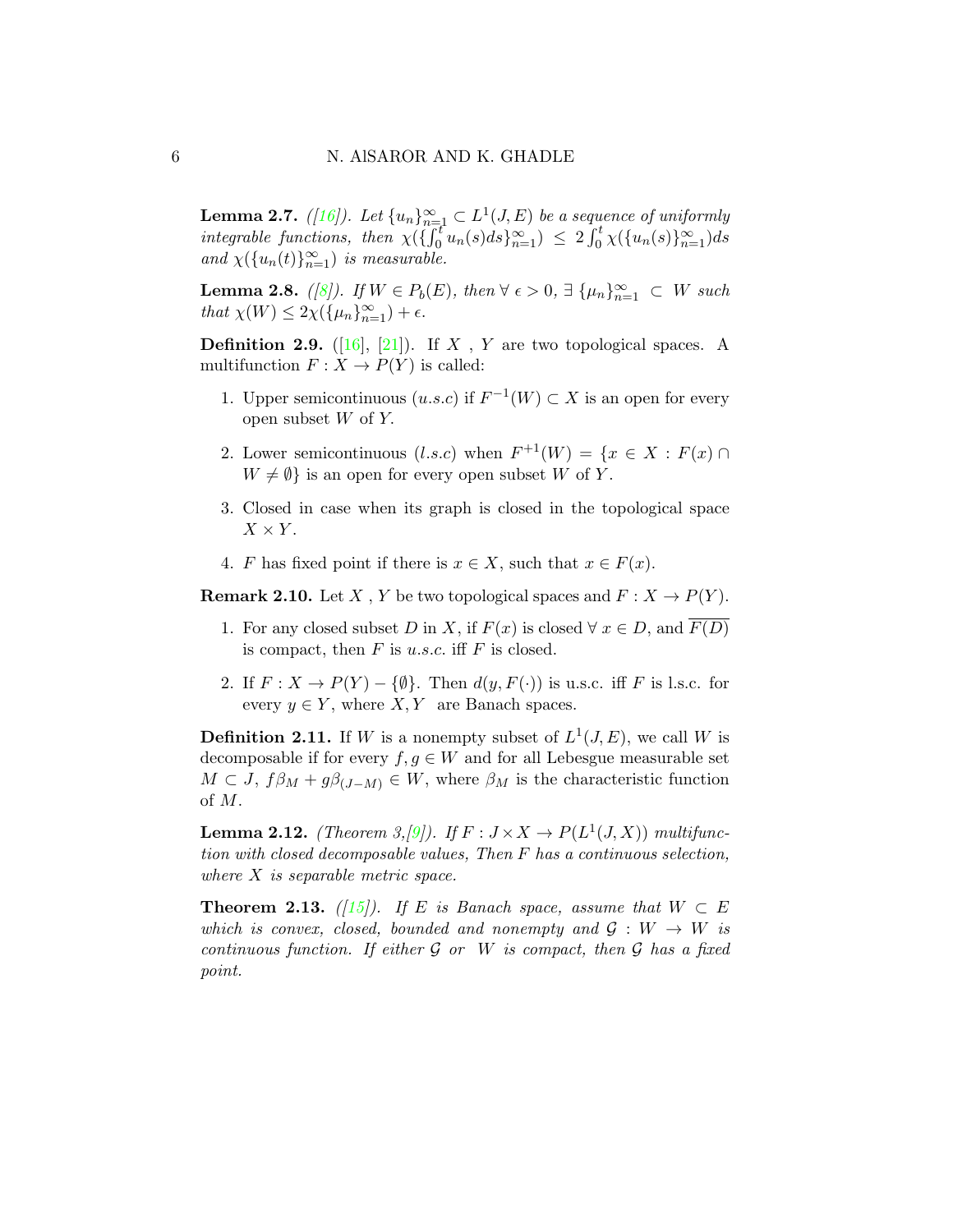## 3 Main results

By using NCHM with fixed point theorems, we will show that our problem  $(P_{\Psi})$  has mild solutions.

<span id="page-6-1"></span>Theorem 3.1. Suppose the following hypotheses:

- HA:  $C_0$ -semigroup  $\{T(t) : t \geq 0\}$  is equicontinuous and there is a positive constant M such that  $\sup_{t\in J} ||T(t)|| \leq M$ .
- HF: Let  $F: J \times \Theta \rightarrow P_{cl}(E)$  be a multifunction such that:
	- 1.  $x \to F(t, x)$  is lower semicontinuous and  $(t, x) \to F(t, x)$  is graph measurable.
	- 2. There is a function  $\vartheta \in L^{\frac{1}{q}}(J,\mathbb{R}^{+}), q \in (0,\alpha)$  with  $\forall x \in \Theta$ ,  $||F(t, x)|| \leq \vartheta(t)$  for a.e.  $t \in J$ .
	- 3. There is a function  $\mu \in L^{\frac{1}{q}}(J,\mathbb{R}^{+})$ ,  $q \in (0,\alpha)$  such that  $4L\|\mu\|_{L^{\frac{1}{q}}(J,\mathbb{R}^+)} < 1$ , and if  $W \subset \Theta$  is bounded and  $\chi$  is NCHM in E, then we have

$$
\chi(F(t,W)) \le \mu(t)\chi(W), \quad a.e. t \in J,
$$

where, 
$$
L = \frac{b^{\alpha-q}}{\Gamma(\alpha)(\omega+1)^{1-q}}, \omega = \frac{\alpha-1}{1-q}.
$$

- Hg:  $g: \Lambda \to E$  is compact and continuous with  $||g(x)|| \leq N$ ,  $\forall x \in \Lambda$ , where N is a positive constant.
- HI:  $\forall i = 1, 2 \cdots, m, I_i : E \rightarrow E$  is compact and continuous with  $||I_i(x)|| \leq h_i ||x||$ ,  $x \in E$ , where  $h_i$  is positive constant.
- Hr: There is a positive constant r such that

<span id="page-6-0"></span>
$$
M(\|\Psi\|+N) + M\left[\sum_{i=1}^{m} h_i(r + \|\Psi\|) + L\|\vartheta\|_{L^{\frac{1}{q}}(J,\mathbb{R}^+)}\right] \le r.
$$
 (1)

Then the problem  $(P_{\Psi})$  has a mild solution on  $[-r, b]$ .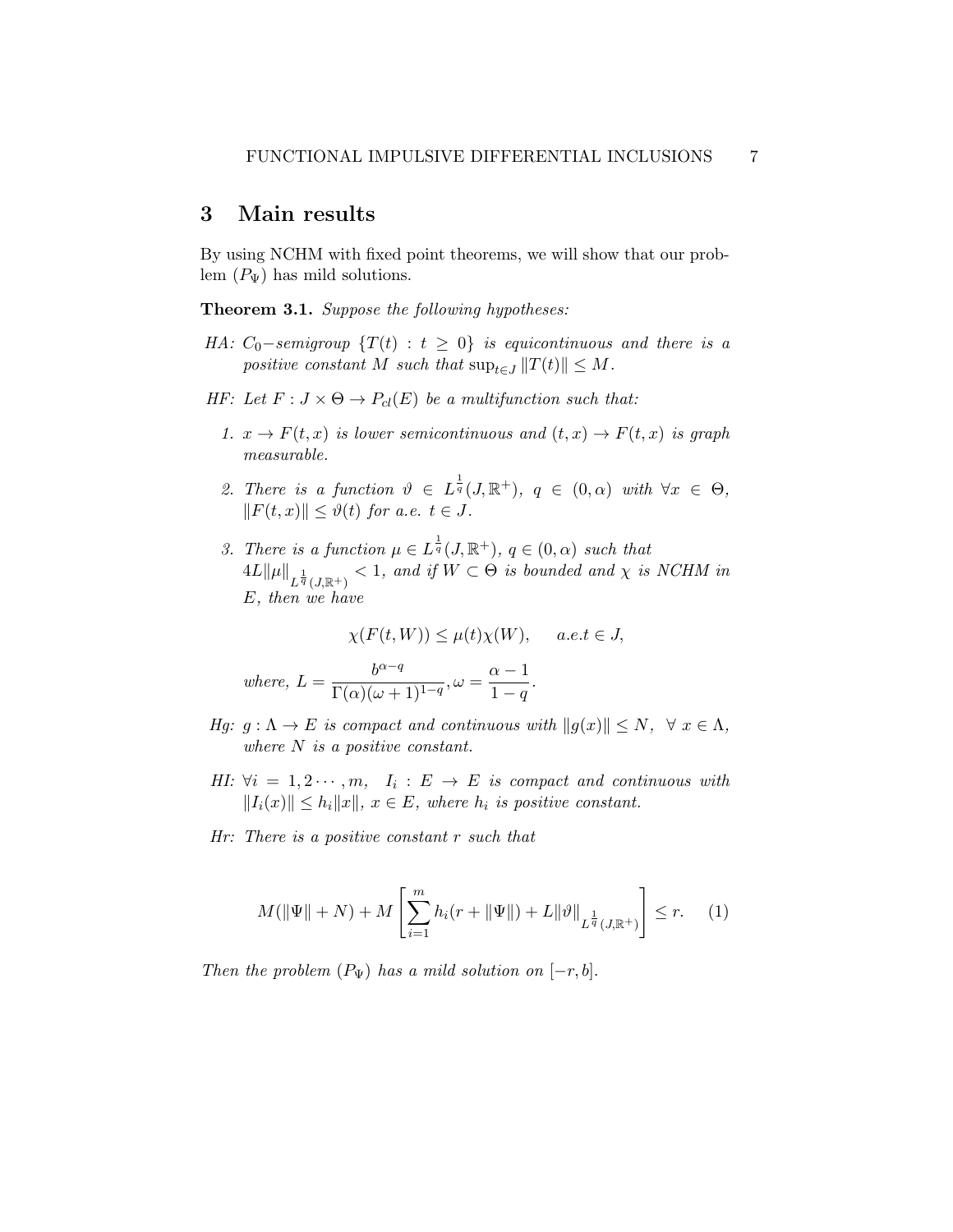**Proof.** Let  $\Pi: \Lambda \to 2^{L^1(J,E)}$ , defined by

$$
\Pi(x) = S^1_{F(\cdot, \tau(\cdot)x)} = \{ f \in L^1(J, E) : f(t) \in F(t, \tau(t)x), a.e. t \in J \}.
$$

We prove that Π has a nonempty closed, lower semicontinuous and decombsable values.  $S_F^1$  is closed because F has closed value. From  $(HF)(2)$ , F is integrably bounded. So,  $S_F^1$  is nonempty (Theorem 3.2) [\[18\]](#page-16-9)). One can easily check that  $S_F^1$  is decomposable. Now, we prove that  $\Pi$  is lower semicontinuous. To do so, we need to show that  $x \rightarrow$  $d(u, \Pi(x))$  is u.s.c. for every  $u \in L^1(J, E)$ . From Theorem 2.2 in [\[18\]](#page-16-9),

<span id="page-7-0"></span>
$$
d(u, \Pi(x)) = \inf_{f \in \Pi(x)} ||u - f||_{L^{1}}
$$
  
= 
$$
\inf_{f(t) \in F(t, \tau(t)x)} \int_{0}^{b} ||u(t) - f(t)||dt
$$
  
= 
$$
\int_{0}^{b} \inf_{f(t) \in F(t, \tau(t)x)} ||u(t) - f(t)||dt
$$
  
= 
$$
\int_{0}^{b} d(u(t), F(t, \tau(t)x))dt.
$$
 (2)

For any  $\delta \geq 0$ , we show that the set  $u_{\delta} = \{x \in \Lambda : d(u, \Pi(x)) \geq \delta\}$ is closed. To this end, let  $\{x_n\}_{n\geq 1} \subseteq u_\delta$  and  $x_n \to x$  in  $\Lambda$ . So, for every  $x_n(t) \to x(t)$  in E. From (HF)(1), F is l.s.c.. By Remark [2.10,](#page-5-0)  $z \to d(u(t), F(t, z))$  is u.s.c. and then by Fatou Lemma with  $(2)$ ,

$$
\delta \leq \lim_{n \to \infty} \sup d(u, \Pi(x_n))
$$
  
= 
$$
\lim_{n \to \infty} \sup \int_0^b d(u(t), F(t, \tau(t)x_n) dt
$$
  

$$
\leq \int_0^b \lim_{n \to \infty} \sup d(u(t), F(t, \tau(t)x_n) dt
$$
  

$$
\leq \int_0^b d(u(t), F(t, \tau(t)x) dt = d(u, \Pi(x)).
$$

Therefore,  $x \in u_{\delta}$ . This means  $d(u, \Pi(x))$  is u.s.c.. So, by Remark [2.10,](#page-5-0) the multifunction  $\Pi$  is l.s.c. and by Lemma [2.12,](#page-5-1)  $\Pi$  has a continuous selection  $f: \Lambda \to L^1(J, E)$  such that  $f(x) \in \Pi(x)$ , for every  $x \in \Lambda$ . So,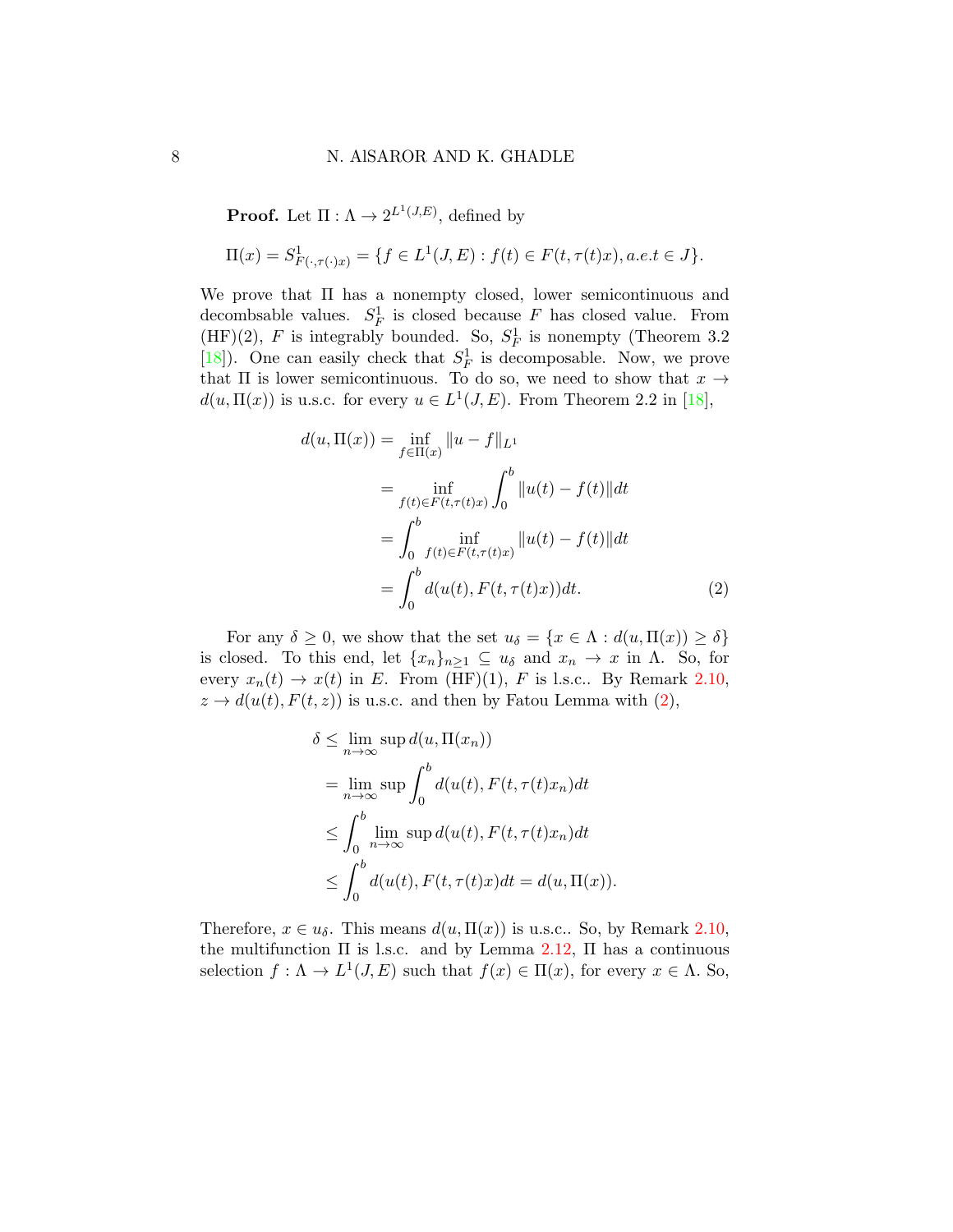$f(x)(s) \in F(s, \tau(s)x)$ , a.e.s  $\in J$ . Now, let us define the map  $G : \Lambda \to \Lambda$ , such that

<span id="page-8-0"></span>
$$
G(x)(t) = \begin{cases} \Psi(t) - g(x), & t \in [-r, 0], \\ \mathcal{T}_{\alpha}(t)(\Psi(0) - g(x)) \\ + \int_0^t (t - s)^{\alpha - 1} \mathcal{S}_{\alpha}(t - s) f(s) ds, & t \in J_0, \\ \mathcal{T}_{\alpha}(t)(\Psi(0) - g(x)) \\ + \sum_{k=1}^{k=i} \mathcal{T}_{\alpha}(t - t_k) I_k(x(t_k^-)) \\ + \int_0^t (t - s)^{\alpha - 1} \mathcal{S}_{\alpha}(t - s) f(s) ds, & t \in J_i, \end{cases}
$$
(3)

where  $i = 1, \dots, m, f \in S^1_{F(\cdot, \tau(\cdot)x)}$ . Thus, if G has fixed point, then the problem  $(P_{\Psi})$  has a mild solution. So, we prove that G satisfies all the hypothesis of Theorem [2.13.](#page-5-2) We give our proof in several steps. in the first let us define the set  $W_0 = \{x \in \Lambda : ||x - x_0|| \le r\}$ , where

$$
x_0(t) = \begin{cases} \Psi(t), & t \in [-r, 0], \\ \Psi(0), & t \in J. \end{cases}
$$

Clearly,  $W_0$  is bounded, convex and closed subset of  $\Lambda$ . **Step 1.** We prove that  $G(W_0) \subseteq W_0$ . Let  $x \in W_0$ , if  $t \in [-r, 0]$ , then from  $(3)$ ,  $(Hg)$  and  $(1)$  we have

$$
||G(x)(t) - x_0(t)|| \le ||g(x)|| \le N \le r.
$$

If  $t \in J$ , then, by using Holder's inequality, [\(3\)](#page-8-0), (HF)(2), (Hg), with Lemma [2.4](#page-4-0) and [\(1\)](#page-6-0), we get  $\forall t \in J_0$ ,

$$
||G(x)(t) - x_0(t)|| \le ||\mathcal{T}_{\alpha}(t)(\Psi(0) + g(x))||
$$
  
+  $||\int_0^t (t - s)^{\alpha - 1} S_{\alpha}(t - s) f(s) ds||$   
 $\le M(||\Psi|| + N) + \frac{M}{\Gamma(1 + \alpha)} \int_0^t (t - s)^{\alpha - 1} \vartheta(s) ds$   
 $\le M(||\Psi|| + N) + ML||\vartheta||_{L^{\frac{1}{q}}(J, \mathbb{R}^+)}$   
 $\le r.$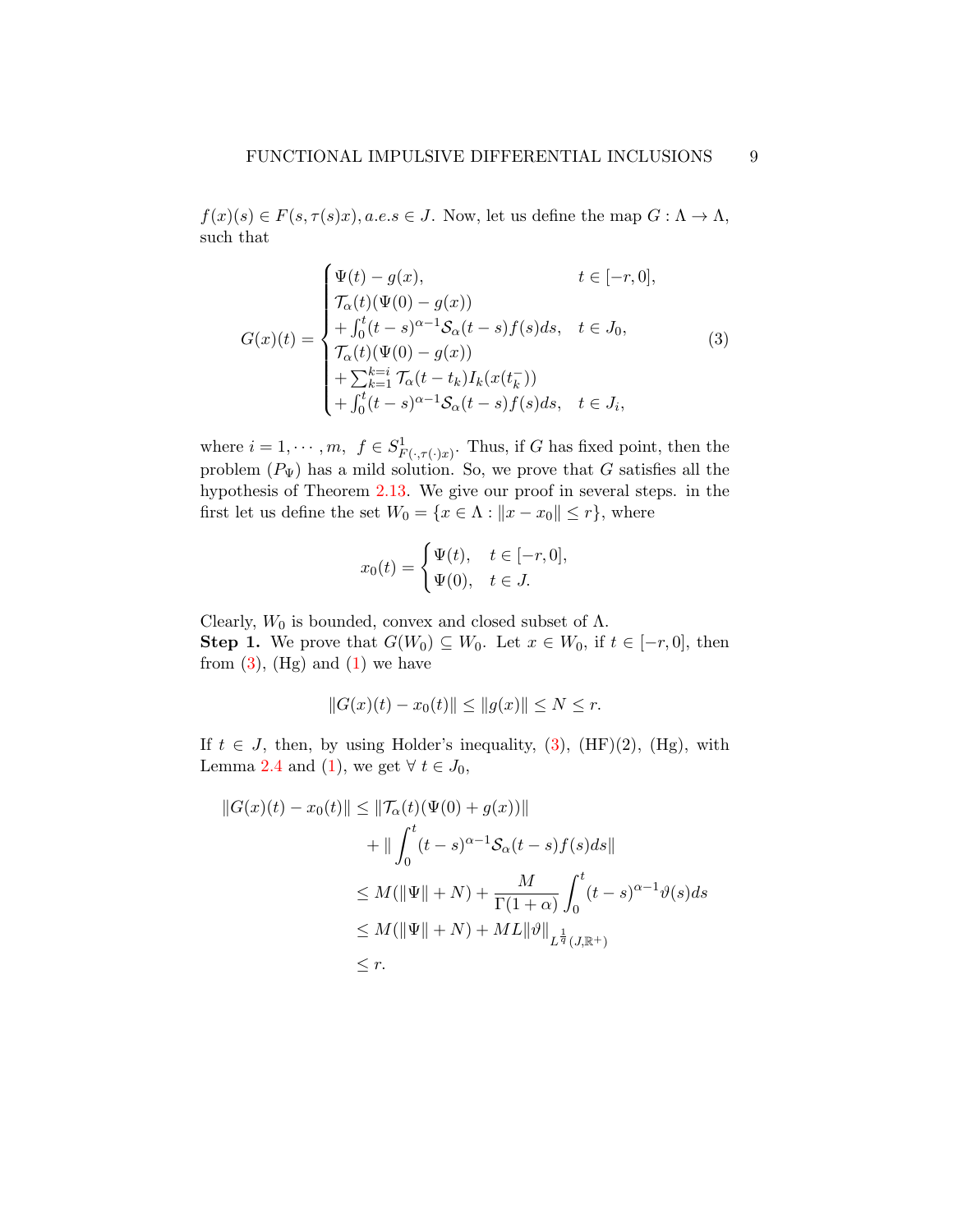For  $t \in J_i$ ,  $i = 1, \dots, m$ , in the same way, with the condition (HI), we get

$$
||G(x)(t) - x_0(t)|| \le M(||\Psi|| + N) + M \sum_{k=1}^{k=i} h_k (||\Psi|| + r)
$$
  
+ 
$$
\frac{M}{\Gamma(1+\alpha)} \frac{t^{(1+\omega)(1-q)}}{(1+\omega)^{(1-q)}} ||\vartheta||_{L^{\frac{1}{q}}(J,\mathbb{R}^+)}
$$
  
\$\le r\$.

Then,  $G(W_0) \subseteq W_0$ .

Let  $W_n = \overline{conv}G(W_{n-1}), n \ge 1$ . Clearly,  $W_n$  is closed, convex and nonempty subset of  $\Lambda$ . Moreover,  $W_1 = \overline{conv}G(W_0) \subseteq W_0$  and  $W_2 =$  $\overline{conv}G(W_1) \subseteq \overline{conv}G(W_0) \subseteq W_1$ . It can easily be proven that the sequence  $(W_n)_{n=1}^{\infty}$  is decreasing of bounded, convex and closed subsets of A. By Lemma [2.5,](#page-4-1) we only need to show that  $W = \bigcap_{n=1}^{\infty} W_n$  is compact and nonempty set. To do that, we shall prove

<span id="page-9-0"></span>
$$
\lim_{n \to \infty} \chi_{\Lambda}(W_n) = 0. \tag{4}
$$

where  $\chi_{\Lambda}$  is defined in the previous section. Now, we will prove [\(4\)](#page-9-0) by step 2 and step 3.

Step 2. For every  $n \in \mathbb{N}$  and  $\forall i = 0, 1, \dots, m$ , let  $W_{n|_{\overline{J_i}}} = \{x^* \in C(\overline{J_i}, E): x^*(t) = x(t), x^*(t_i) = x(t_i^+), t \in J_i, x \in W_n\}.$ Without loss of generality, we show that  $W_{1|_{\overline{J_i}}}$  is equicontinuous. Since,  $W_1 = \overline{conv}G(W_0)$ , so we only need to prove that  $G(W_0)_{\vert \overline{J_i}}$  is equicontinuous. Let  $x \in W_0$  and  $y = G(x)$ . Form [\(3\)](#page-8-0), we have

$$
y(t) = \begin{cases} \Psi(t) - g(x), & t \in [-r, 0], \\ \mathcal{T}_{\alpha}(t)(\Psi(0) - g(x)) + \int_0^t (t - s)^{\alpha - 1} \mathcal{S}_{\alpha}(t - s) f(s) ds, & t \in J_0, \\ \mathcal{T}_{\alpha}(t)(\Psi(0) - g(x)) + \sum_{k=1}^{k=i} \mathcal{T}_{\alpha}(t - t_k) I_k(x(t_k^-)) \\ + \int_0^t (t - s)^{\alpha - 1} \mathcal{S}_{\alpha}(t - s) f(s) ds, & t \in J_i, \end{cases}
$$

where  $i = 1, \dots, m$ . By the continuity of  $\Psi$ , one can easily see that if  $t, t + v \in [-r, 0],$  then

$$
\lim_{v \to 0} \|y^*(t+v) - y^*(t)\| = 0,
$$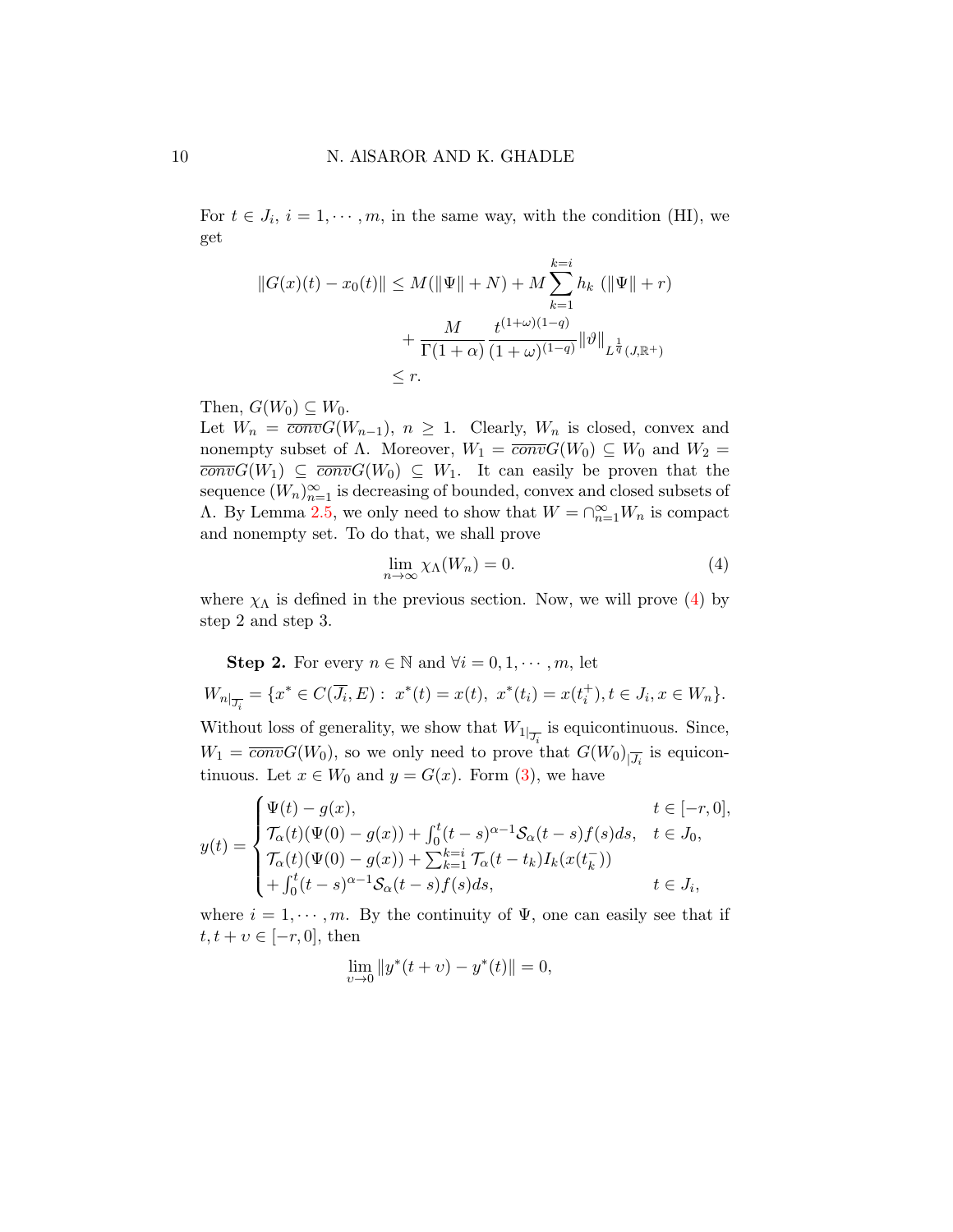not dependent on x.

For  $t \in J_i$ ,  $\forall i = 0, 1, \dots, m$ , by the same way in Step 3 and Step 4 in the proof of Theorem 2 of  $\lceil 3 \rceil$  and Theorem 4 of  $\lceil 19 \rceil$  respectively, we obtain

$$
\lim_{v \to 0} \|y^*(t+v) - y^*(t)\| = 0,
$$

not dependent on x. Therefore,  $W_{1|_{\overline{J_i}}}$  is equicontinuous for all i.

**Step 3.** Set  $W = \bigcap_{n=1}^{\infty} W_n$ . Our goal to show that  $W \subset \Lambda$  is nonempty and compact in  $\Lambda$ . To this end, by Lemma [2.5,](#page-4-1) we need only to prove that  $\lim_{n\to\infty}\chi_{\Lambda}(W_n) = 0$ . From Lemma [2.8,](#page-5-3)  $\forall \varepsilon > 0$ ,  $\exists \{u_k\}_{k=1}^{\infty} \subset G(W_{n-1}),$  such that

$$
\chi_{\Lambda}(W_n) = \chi_{\Lambda}G(W_{n-1}) \le 2\chi_{\Lambda}\{u_k : k \ge 1\} + \epsilon
$$
  
\n
$$
\le 2\chi_{\Theta}\{u_k : k \ge 1\} + 2\chi_{PC}\{u_k : k \ge 1\} + \epsilon.
$$

It follows from definition of  $\chi_{\Lambda}$  that

$$
\chi_{\Lambda}(W_n) \leq 2\chi_{\Theta}(z_{|_{[-r,0]}}) + 2 \max_{0 \leq i \leq m} \chi_i(z_{|_{\overline{J_i}}}) + \varepsilon,
$$

where  $z = \{u_k : k \geq 1\}$ . From Lemma [2.6,](#page-4-2)

$$
\chi_i(z_{|\overline{J_i}}) = \sup_{t \in \overline{J_i}} \chi(z(t)).
$$

Henece, using the nonsinglarity of  $\chi$  we get

$$
\chi_{\Lambda}(W_n) \le 2\chi_{\Theta}(z_{|_{[-r,0]}}) + 2 \max_{i=0,1,\cdots,m} \left[\sup_{t \in \overline{J_i}} \chi(z(t))\right] + \varepsilon
$$

$$
= 2 \sup_{t \in [-r,0]} \chi(z(t)) + 2 \sup_{t \in J} \chi(z(t)) + \epsilon.
$$

Then,

<span id="page-10-0"></span>
$$
\chi_{\Lambda}(W_n) \le 2 \sup_{t \in [-r,0]} \chi(z(t)) + 2 \sup_{t \in J} \chi\{u_k : k \ge 1\} + \epsilon.
$$
 (5)

Since  $u_k \in G(W_{n-1}), k \geq 1 \exists x_k \in W_{n-1}$  with  $u_k \in G(x_k)$ . So, [\(5\)](#page-10-0) can be rewrite as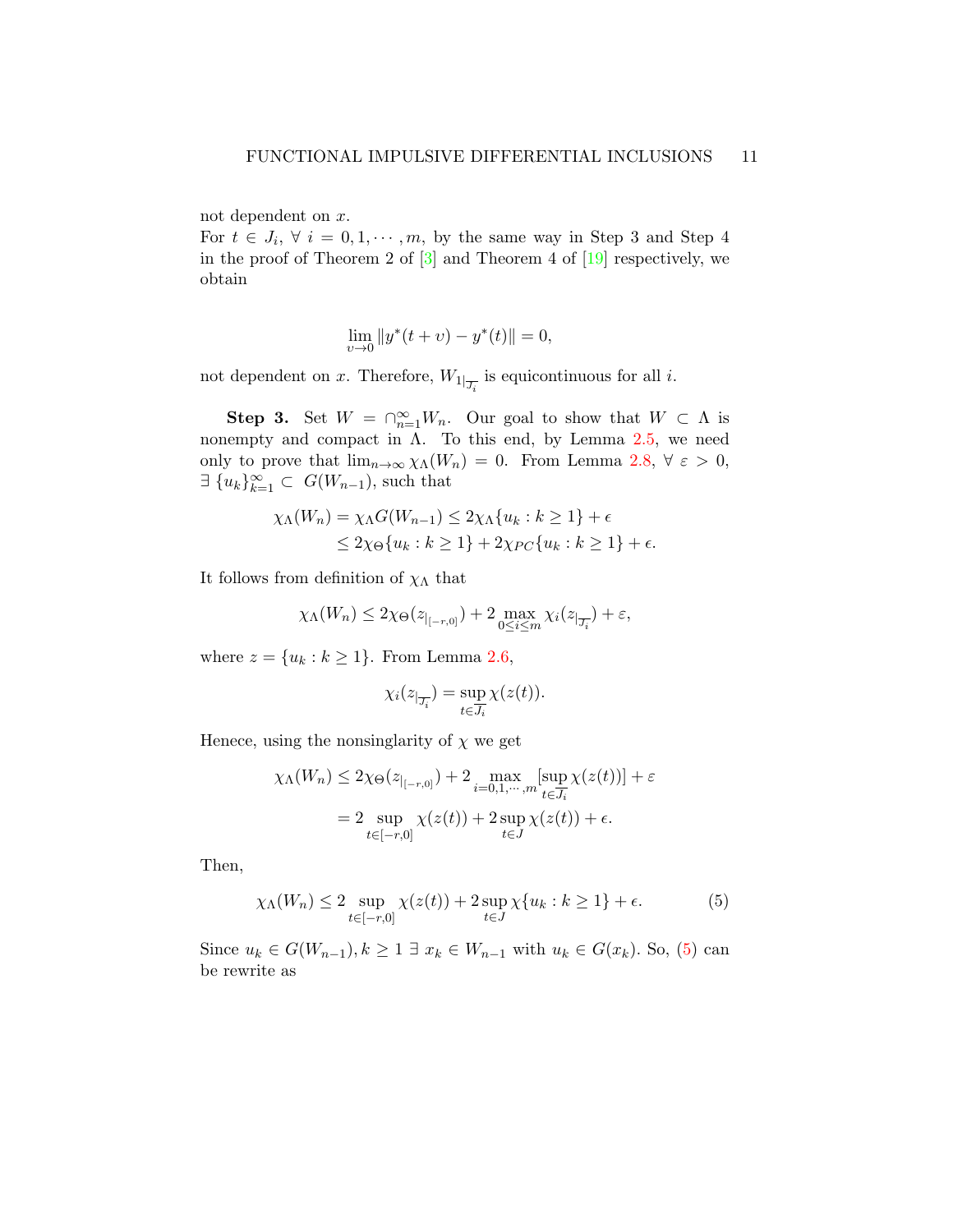$$
\chi_{\Lambda}(W_n) \leq \begin{cases}\n\chi(\Psi(t) - g(x_k)), & t \in [-r, 0], \\
\chi(\mathcal{T}_{\alpha}(t)(\Psi(0) - g(x_k))) \\
+\chi(\int_0^t (t - s)^{\alpha - 1} S_{\alpha}(t - s) f_k(s) ds), & t \in J_0, \\
\chi(\mathcal{T}_{\alpha}(t)(\Psi(0) - g(x_k))) \\
+\sum_{j=1}^{j=i} \chi(\mathcal{T}_{\alpha}(t - t_j) I_j(x_k(t_j^-))) \\
+\chi(\int_0^t (t - s)^{\alpha - 1} S_{\alpha}(t - s) f_k(s) ds), & t \in J_i.\n\end{cases}
$$

Since, g and  $I_i$  are compact for all i, then by Lemma [2.2,](#page-3-0)  $\forall t \in [-r, b],$ 

$$
\chi\{\mathcal{T}_{\alpha}(t)(\Psi(t) - g(x_k)) : k \ge 1\} = 0,
$$
  
\n
$$
\chi\{\mathcal{T}_{\alpha}(t)(\Psi(0) - g(x_k)) : k \ge 1\} = 0,
$$
  
\n
$$
\chi\{\mathcal{T}_{\alpha}(t - t_j)I_j(x_k(t_j^{-})): k \ge 1\} = 0.
$$

Hence, for every  $t \in [-r, b]$  we have

$$
\chi_{\Lambda}(W_n) \leq \varepsilon + 2 \sup_{t \in J} \chi \left\{ \int_0^t (t-s)^{\alpha-1} \mathcal{S}_{\alpha}(t-s) f_k(s) ds : k \geq 1 \right\}.
$$

From  $[3]$ ,

$$
0 \le \chi_{\Lambda}(W_n) \le \left( 4L \| \mu \|_{L^{\frac{1}{q}}(J,\mathbb{R}^+)} \right)^{n-1} \chi_{PC}(W_1).
$$

If we take the limit as  $n \to \infty$ , we obtain

$$
\lim_{n \to \infty} \chi_{\Lambda}(W_n) = 0.
$$

Thus,  $W = \bigcap_{n=1}^{\infty} W_n$  is nonempty and compact.

**Step 4.** We prove that  $G$  is continuous on  $W$ .

Let  $(x_n)$  be a sequence in W with  $x_n \to x$  in  $W \subset \Lambda$ . From the uniform convergence of  $x_n$  towards x, for any  $t \in J$ ,

$$
\lim_{n \to \infty} \|\tau(t)x_n - \tau(t)x\| = 0.
$$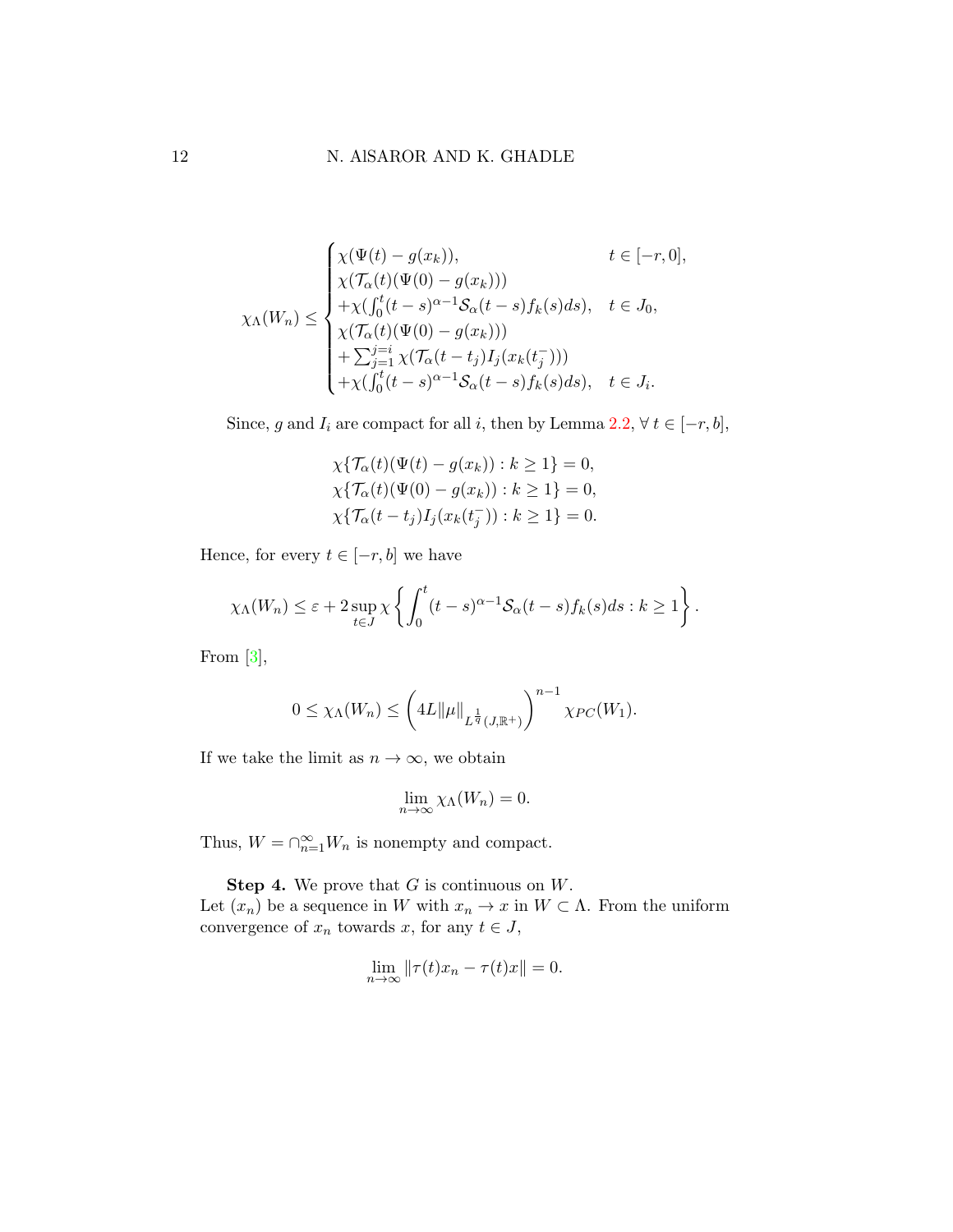As consequence, for every  $t \in J$ ,

$$
\lim_{n \to \infty} ||F(t, \tau(t)x_n) - F(t, \tau(t)x)|| = 0.
$$

For every  $t, s \in J$ ,

$$
||(t-s)^{\alpha-1}f(x_n)(s)|| \le (t-s)^{\alpha-1}\vartheta(s) \in L^1(J, \mathbb{R}^+),
$$

and

$$
||(t-s)^{\alpha-1}f(x)(s)|| \le (t-s)^{\alpha-1}\vartheta(s) \in L^1(J, \mathbb{R}^+).
$$

Then, from the Lebesgue dominated convergence theorem,

$$
\lim_{n \to \infty} \int_0^t (t - s)^{\alpha - 1} ||f(x_n)(s) - f(x)(s)|| ds = 0.
$$

Therefore, if  $t \in J_0$ , by the continuity of g, we get

$$
\lim_{n \to \infty} ||G(x_n)(t) - G(x)(t)||
$$
\n
$$
\leq \lim_{n \to \infty} M||g(x_n) - g(x)||
$$
\n
$$
+ \lim_{n \to \infty} \frac{M}{\Gamma(\alpha)} \int_0^t (t - s)^{\alpha - 1} ||f(x_n)(s) - f(x)(s)|| ds
$$
\n
$$
= 0.
$$

Similarly, if  $t \in J_i$ , then by the continuity of  $I_i$  for all i, we get

$$
\lim_{n \to \infty} ||G(x_n)(t) - G(x)(t)||
$$
\n
$$
\leq \lim_{n \to \infty} M ||g(x_n) - g(x)||
$$
\n
$$
+ M \sum_{k=1}^{k=i} \lim_{n \to \infty} ||I_k(x_n(t_k)) - I_k(x(t_k))||
$$
\n
$$
+ \lim_{n \to \infty} \frac{M}{\Gamma(\alpha)} \int_0^t (t - s)^{\alpha - 1} ||f(x_n)(s) - f(x)(s)|| ds
$$
\n
$$
= 0.
$$

This shows the continuity of  $G$ . Thus, by Theorem [2.13](#page-5-2)  $G$  has a fixed point  $x \in W \subset \Lambda$ . So,  $(P_{\Psi})$  has a mild solution on  $[-r, b]$ .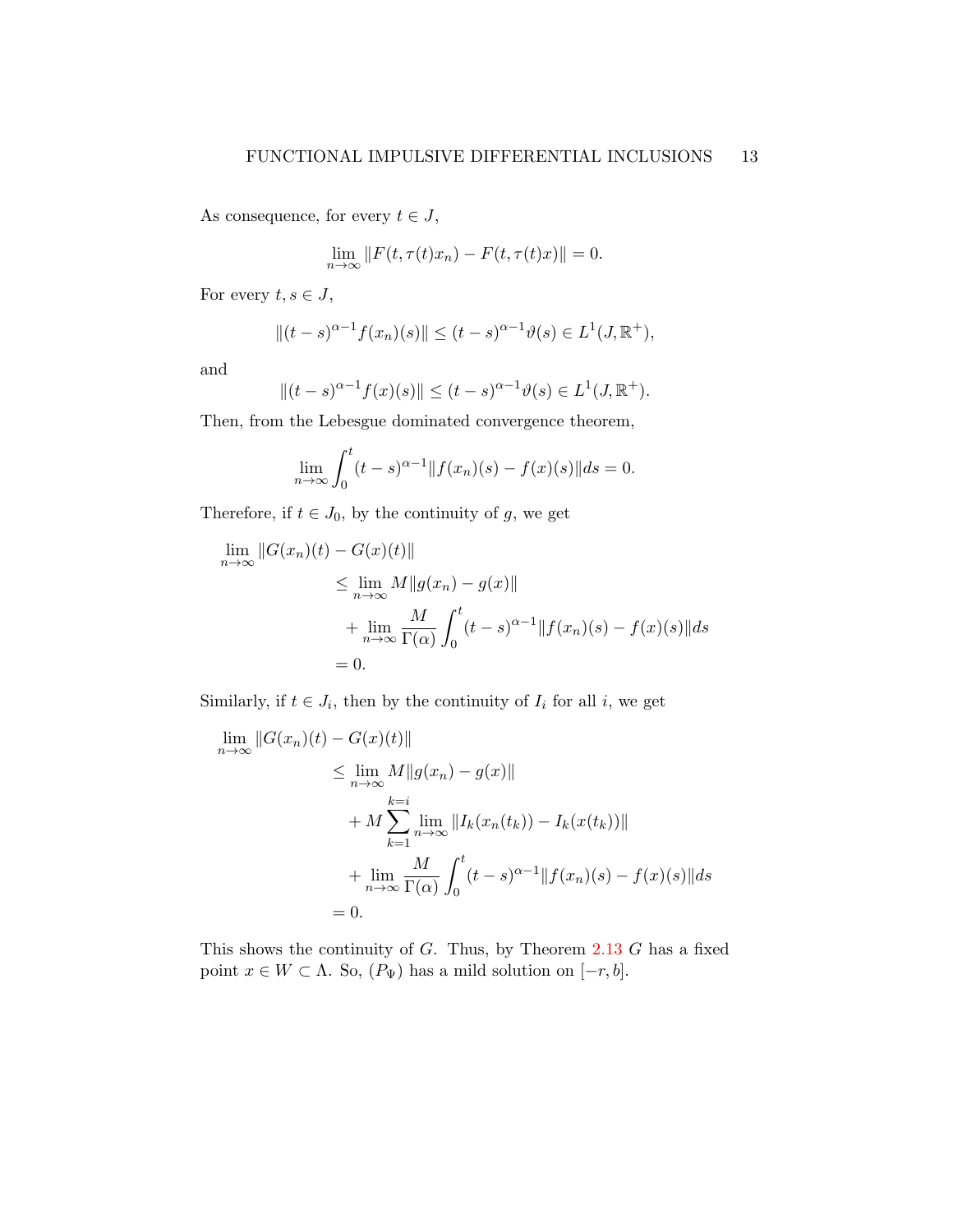# 4 Example

For all  $z \in [0, 1]$ ,  $0 < \alpha < 1$  and  $i = 1, 2, \dots, m$ , consider the problem:

<span id="page-13-0"></span>
$$
\begin{cases}\n\partial_t^{\alpha} u(t, z) \in \partial_z^2 u(t, z) + R(t, \tau(t, z)u), & t \in [0, 1], t \neq t_i, \\
u(t, 0) = u(t, 1) = 0, \\
u((\frac{i}{m+1})^+, z) = u(\frac{i}{m+1}, z) + \frac{1}{2^i}, \\
u(t, z) = \sum_{j=0}^{j=q} \int_0^1 k_j(z, v) \tan^{-1}(u(p_j, v)) dv \\
+u_0(v, z), & -1 \le v \le 0,\n\end{cases}
$$
\n(6)

where  $\partial_t^{\alpha}$  is the Caputo fractional partial derivative,  $0 < p_0 < p_1 < \cdots <$  $p_q < 1, k_j \in C([0, 1] \times [0, 1], \mathbb{R}), j = 0, 1, \cdots, q \text{ and } R : [0, 1] \times E \to P(E).$ Put  $E = L^2([-1,1], \mathbb{R})$ , and  $A = \frac{\partial^2}{\partial x^2}$  $\frac{\partial}{\partial z^2}$  on  $D(A) = \{y \in E : y, y'\}$  are absolutely continuous,  $y'' \in E$ ,  $y(0) = y(1) = 0$ . From [\[26\]](#page-16-10), A is the infinitesimal generator of compact and analytic semigroup  $\{T(t)\}_{t\geq0}$  in E. This implies that A satisfies the assumption (HA). For every  $i =$  $1, \cdots, m$  define  $I_i : E \to E$  by

$$
I_i(y)(z) = \frac{1}{2^i}, z \in [0, 1].
$$

The functions  $I_i$  satisfy (HI).  $\forall j = 0, 1, \cdots, q$ , let  $H_j: E \to E$  such that

$$
(H_j(y))(z) = \int_0^1 k_j(z, v) \tan^{-1}(y(v)) dv, z \in [0, 1].
$$

Now take  $g : \Lambda \to E$  as

$$
g(y) = \sum_{j=0}^{j=q} H_j(y(p_j)).
$$

Also, we define  $\Psi : [-1,0] \to E$  by

$$
\Psi(t) = u_0(t, z), \quad z \in [0, 1].
$$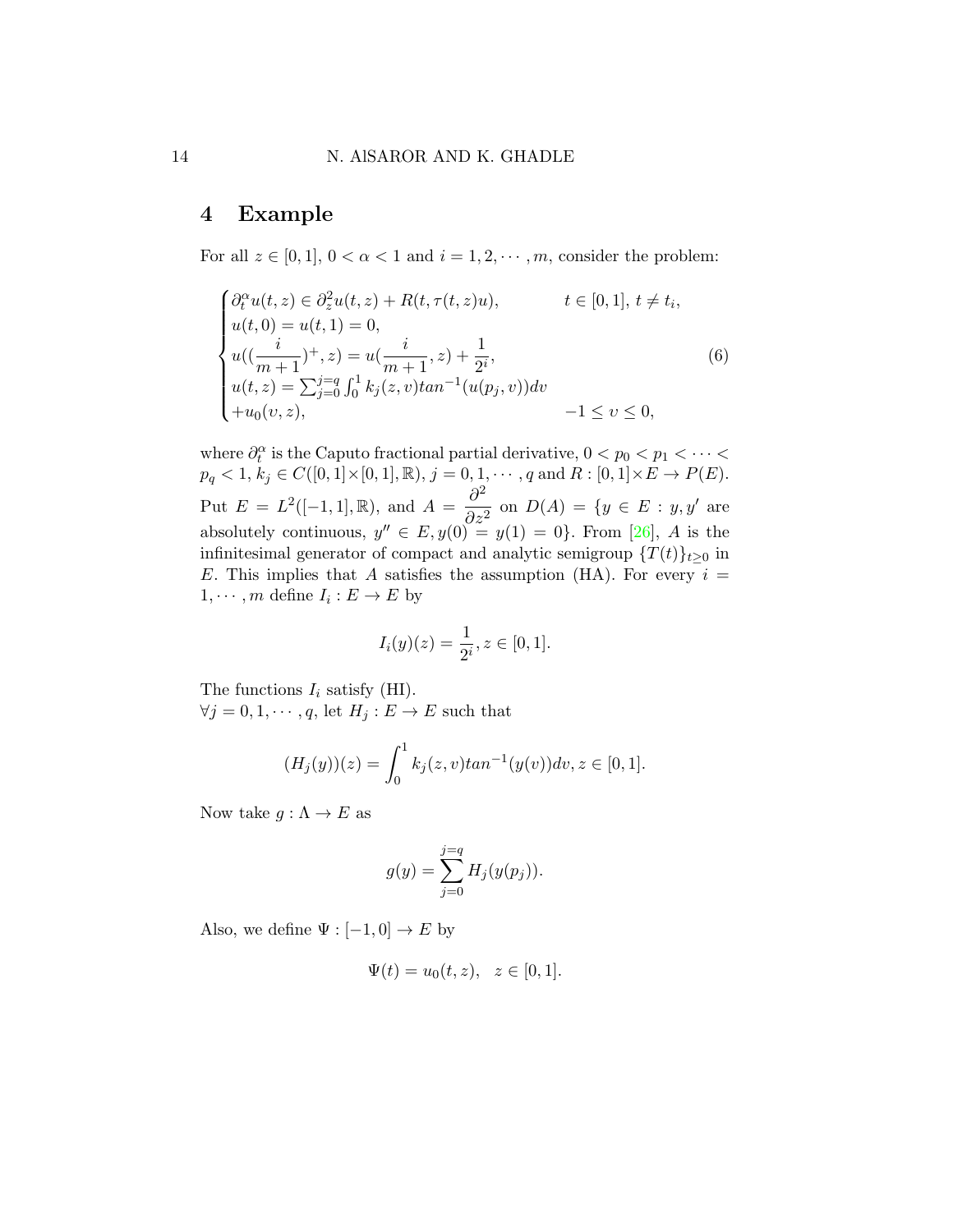Finally, let  $F(t, \tau(t)y) = R(t, \tau(t, z)u)$  where  $z \in [0, 1]$ . Then, we can rewrite [\(6\)](#page-13-0) as

$$
\begin{cases} ^cD^\alpha y(t) \in Ay(t) + F(t, \tau(t)y), \ t \in J = [0, 1], t \neq t_i, \\ y(t) = \Psi(t) - g(y), \\ y(t_i^+) - y(t_i) = I_i(y(t_i^-)). \end{cases}
$$

If we put conditions on  $F$  as in Theorem [3.1,](#page-6-1) then  $(6)$  has solution on  $[-1, 1].$ 

# Conclusion

This study argued about the existence results of Nonlocal functional fractional differential inclusions with impulses effect in Banach spaces. We investigated the situation when  $F$  is lower semicontinuous, nonconvex and  $\{T(t)\}_{t>0}$  is not essentially compact. Various techniques were utilized such as NCHM and theorems of fixed point by which the existence of solutions to  $(P_{\Psi})$  was established. In the essence, the results given in this work widened and advanced some preceding results. A numerical system was demonstrated in Section 4 to strengthen our results.

## References

- <span id="page-14-0"></span>[1] Z. Agur, L. Cojocaru, G. Mazaur, R. M. Anderson, Y. L. Danon, Pulse mass measles vaccination across age shorts, Proc. Natl. Acad. Sci. USA, 90 (1993), 11698-11702.
- <span id="page-14-2"></span>[2] R. A. Al-Omair, A. G. Ibrahim, Existence of mild solutions of a semilinear evolution differential inclusions with nonlocal conditions, Electronic Journal of Differential Equations, 42 (2009), 1-11.
- <span id="page-14-3"></span>[3] N. A. Alsarori, K. P. Ghadle, On the mild solution for nonlocal impulsive fractional semilinear differential inclusion in Banach spaces, J. Math. Modeling, 2 (2018), 239-258 .
- <span id="page-14-1"></span>[4] J. M. Ball, Initial boundary value problems for an extensible beam, J. Math. Anal. Appl., 42 (1973), 16-90.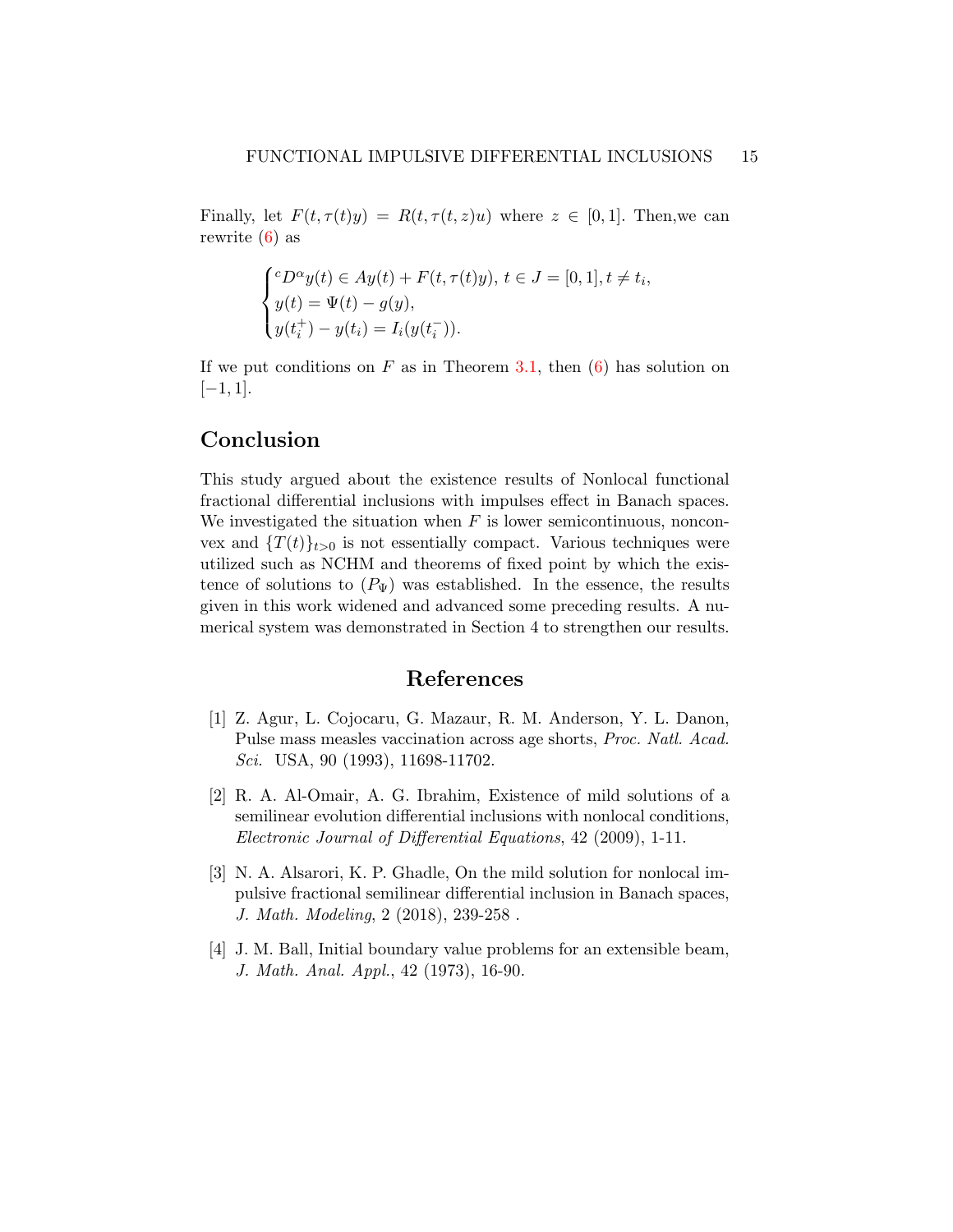- <span id="page-15-0"></span>[5] G. Ballinger, X. Liu, Boundedness for impulsive delay differential equations and applications in populations growth models, Nonlinear Anal., 53 (2003), 1041-1062.
- <span id="page-15-7"></span>[6] J. Banas, K. Goebel, Measure of Noncompactness in Banach Spaces, Lect. Notes Pure Appl. Math., vol. 60. Dekker, New York (1980).
- <span id="page-15-1"></span>[7] M. Benchohra, J. Henderson, S. Ntouyas, Impulsive Differential Equations and Inclusions, Hindawi, Philadelphia (2007).
- <span id="page-15-8"></span>[8] D. Bothe, Multivalued perturbation of m-accerative differential inclusions, Isreal J.Math., 108 (1998), 109-138.
- <span id="page-15-9"></span>[9] A. Bressan, G. Coombo, Extensions and selections of maps with decomposable value, Studia Mathematica, 39 (2000), 117-126.
- <span id="page-15-4"></span>[10] L. Byszewski, Theorems about the existence and uniqueness of solutions of a semilinear evolution nonlocal Cauchy problem, J. Math. Anal. Appl., 162 (1991), 494-505.
- <span id="page-15-2"></span>[11] T. Cardinali, P. Rubbioni, Impulsive mild solution for semilinear differential inclusions with nonlocal conditions in Banach spaces, Nonlinear Anal., 75 (2012), 871-879.
- <span id="page-15-6"></span>[12] E. A. Ddas, M. benchohra, S. hamani, Impulsive fractional differential inclusions involving the Caputo fractional derivative, Fractional Calculus and Applied Analysis, 12 (2009), 15-36.
- <span id="page-15-3"></span>[13] Z. Fan, Impulsive problems for semilinear differential equations with nonlocal conditions, Nonlinear Anal., 72 (2010), 1104-1109.
- <span id="page-15-5"></span>[14] W. E. Fitzgibbon, Global existence and boundedness of solutions to the extensible beam equation, Siam J. Math. Anal., 5 (1982), 739-745.
- <span id="page-15-10"></span>[15] A. Granas, J. Dugundji, *Fixed Point Theory*, Springer-Verlag, New York, 2003.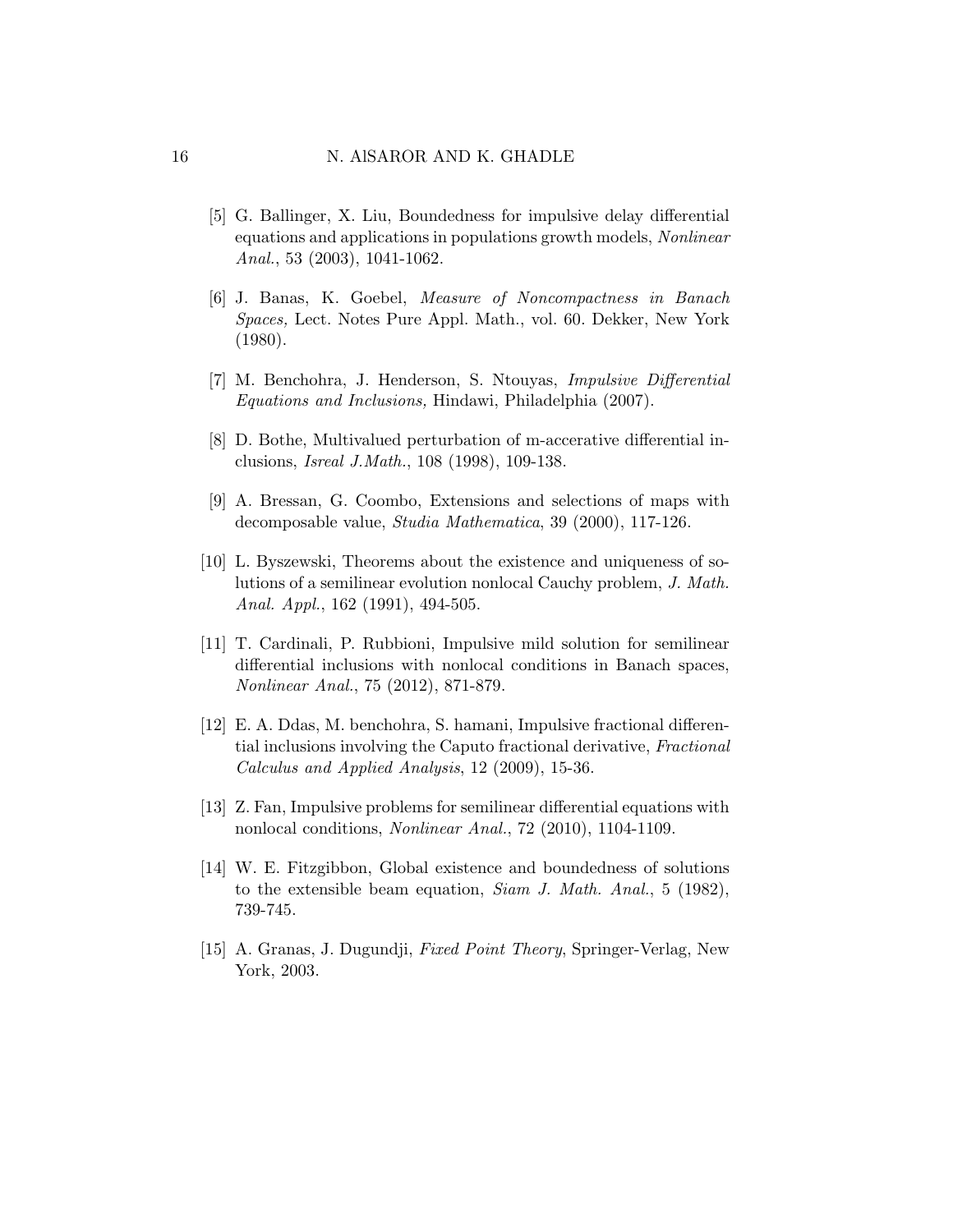- <span id="page-16-8"></span>[16] H. R. Heinz, On the behavior of measure of noncompactness with respect to differentiation and integration of vector-valued functions, Nonlinear Anal., 7 (1983), 1351-1371.
- <span id="page-16-1"></span>[17] J. Henderson, A. Ouahab, Impulsive differential inclusions with fractional order, Compu. Math. with Appl., 59 (2010), 1191-1226.
- <span id="page-16-9"></span>[18] F. Hiai, H. Umegaki, Integrals, conditional expectation and martingales of multivalued functions, J. of Multivariate Analysis, 7 (1977), 149-182.
- <span id="page-16-2"></span>[19] A. G. Ibrahim, N. A. Alsarori, Mild solutions for nonlocal impulsive fractional semilinear differential inclusions with delay in Banach spaces, Applied Mathematics, 4 (2013), 40-56.
- <span id="page-16-3"></span>[20] O. K. Jaradat, A. Al-Omari, S. Momani, Existence of the mild solution for fractional semi-linear initial value problems, Nonlinear Anal. TMA, 69 (2008), 3153-3159.
- <span id="page-16-7"></span>[21] M. Kamenskii, V. Obukhowskii , P. Zecca, Condensing Multivalued Maps and Semilinear Differential Inclusions in Banach Spaces, De Gruyter Saur. Nonlinear Anal. Appl., Walter Berlin-New 7 (2001).
- <span id="page-16-4"></span>[22] K. Li, J. Peng, J. Gao, Nonlocal fractional semilinear differential equations in separable Banach spaces, Electronic. J. Differ. Equ., 7  $(2013), 1-7.$
- <span id="page-16-6"></span>[23] T. Lian, C. Xue, S. Deng, Mild solution to fractional differential inclusions with nonlocal conditions, Boundary value problems, (2016), 2016:219.
- <span id="page-16-5"></span>[24] G. M. Mophou, Existence and uniquness of mild solution to impulsive fractional differential equations, Nonlinear Anal.TMA, 72 (2010), 1604-1615.
- <span id="page-16-0"></span>[25] A. D. Onofrio, On pulse vaccination strategy in the SIR epidemic model with vertical transmission, Appl. Lett., 18 (2005), 729-732.
- <span id="page-16-10"></span>[26] A. Pazy, Semigroups of Linear Operators and Applications to Partial Differential Equations, Applied Mathematical Sciences, Springer-Verlag, New York, (1983).